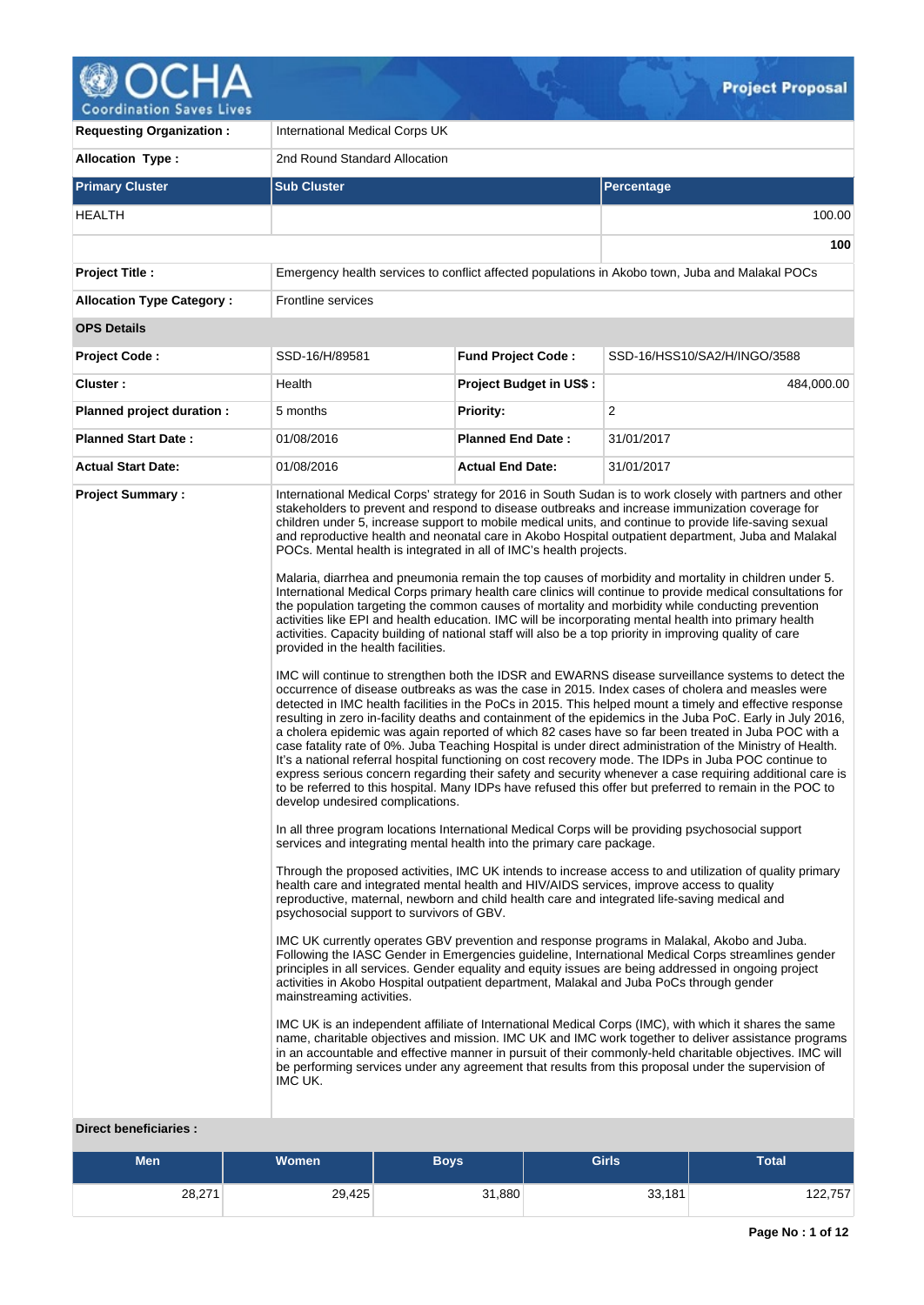| <b>Other Beneficiaries:</b> |  |
|-----------------------------|--|
|                             |  |

| Beneficiary name        | <b>Men</b> | <b>Women</b> | <b>Boys</b> | Girls | <b>Total</b> |  |
|-------------------------|------------|--------------|-------------|-------|--------------|--|
| Indirect Beneficiaries: |            |              |             |       |              |  |

Indirect beneficiaries may include displaced populations moving around the community as a result of the conflict. They may include population in the proximities of the Akobo town, Juba and Malakal POCs.

#### **Catchment Population:**

The catchment area covers Akobo town, Juba and Malakal POCs. All of these locations host internally displaced persons.

### **Link with allocation strategy :**

International Medical Corps' strategy for its intervention in the Protection of Civilians (POCs) sites takes into consideration the strategic response plan global priorities of providing immediate assistance to improving living conditions of conflict affected persons. International Medical Corps will design all projects by recognizing the different needs of boys, girls, men and women in order to promote gender equity and equality. The aim of intervention is to reduce the vulnerability of internally displaced in the POCs who are currently relying on services that are intermittently interrupted due to the persistence of conflicts in the country and to improve emergency health services for the Akobo east catchment population. The regions around these sites are marked by continued insecurity therefore in need of reinforcement for provision of basic social services. In line with global strategy International Medical Corps UK will contribute to the health cluster's priorities through:

• Defining activities, geographic location and population type according to cluster identified priorities.

• Maintaining the number of functional heath facilities to respond to frontline health needs of IDP's and conflict affected population. International Medical Corps will continue to provide both essential primary health care services that focus on the common causes of morbidity and mortality in the affected population.

• Strengthening both the IDSR and EWARNS disease surveillance system in order to prevent, detect and respond to disease outbreaks. • Procuring and prepositioning of essential medicine and medical supplies to mitigate drug stock outs and ensure continued emergency response throughout the year.

• Supporting immunizations via fixed and mobile health clinics targeting displaced people, and other vulnerable groups including emergency mass vaccination campaigns

• Re-strengthening medical education and awareness raising messages through outreach community mobilization efforts with the deployment of community volunteers.

• Provision of the Minimum Initial Service Package (MISP) of life-saving sexual and reproductive health services in affected communities (safe deliveries, newborn care, care for victims of SGBV, and mitigating HIV in emergencies) which will include training a cadre of health workers on MISP and PMTCT.

• Integrating Mental Health, HIV and Tb treatment in all Primary health care facilities.

## **Sub-Grants to Implementing Partners :**

| <b>Partner Name</b>                                   | <b>Partner Type</b> | <b>Budget in US\$</b> |
|-------------------------------------------------------|---------------------|-----------------------|
|                                                       |                     |                       |
| Other funding secured for the same project (to date): |                     |                       |

| <b>Other Funding Source</b> | Other Funding Amount |
|-----------------------------|----------------------|
| <b>UNFPA</b>                | 457,429.00           |
| <b>OFDA</b>                 | 4,336,885.00         |
| <b>UNICEF</b>               | 697,668.00           |
|                             | 5,491,982.00         |

### **Organization focal point :**

| <b>Name</b>                            | <b>Title</b>            | <b>Email</b>                          | <b>Phone</b> |
|----------------------------------------|-------------------------|---------------------------------------|--------------|
| Golam Azam                             | <b>Country Director</b> | gsazam@InternationalMedicalCorps.org  | 0927000112   |
| Leslie McTyre                          | Programme Coordinator   | Imctyre@InternationalMedicalCorps.org | 0927000377   |
| Boakai Ngaima                          | Programm Manager - CHF  | bngaima@InternationalMedicalCorps.org | 0927000478   |
| <b>BACKGROUND</b>                      |                         |                                       |              |
| di liberar dia dan asalan sang disabat |                         |                                       |              |

**1. Humanitarian context analysis**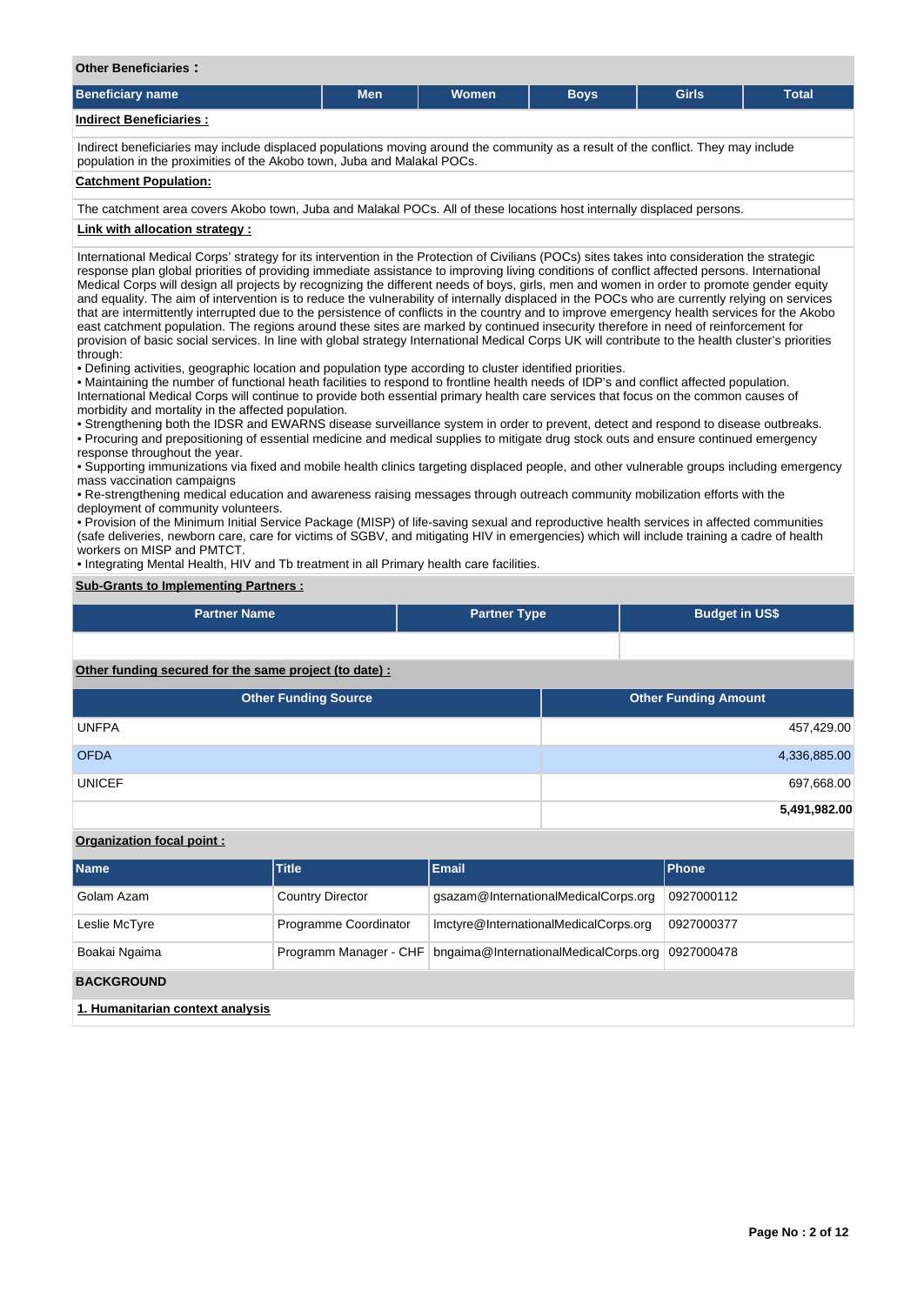Juba POC hosts the highest number of IDPs in the country (estimated at 55,000) so far and it is located at the suburb of Juba city, South Sudan's Capital while Malakal POC in Upper Nile State (also the capital for this state) with a population of 37,719 (32,719 shuluk and Nuer ethnic groups in the POCs and 5000 minority Dinkas in Malakal town). Following the 2013 violence, both cities have been constantly under attacks by armed elements forcing population displacements. Akobo has been suffering from persistent fighting since marked with inter-clan revenge killings raising the tension levels in the county in excess of other similar places with persistent conflict. In December 2015 the Akobo Hospital recorded six casualties in the same day due to fighting.

As a result of the persistent political instability and low socio-economic standards, the civilian population continues to experience increasing levels of violence in all parts of the country with Juba witnessing the most recent deadly incursion that resulted in a significant death toll. Violence against civilians and along ethnic lines mainly between the Dinka and Nuer tribes has increased throughout the country, causing fear, mistrust and hatred between communities, and generating a dangerous spiral of violence marked by gruesome attacks and retaliation. South Sudan's entire population has been affected by the recent crisis. Violence and fear have griped the country, resulting in the collapse of public infrastructures and a breakdown in basic social services. The protection and security dimensions of the crisis are key concerns. Armed groups have reportedly committed indiscriminate attacks against civilians, including sexual and gender based violence, forced disappearances, and torture. These attacks have prompted retaliation inside both POCs against other armed elements and the civilian population. Those fleeing the violence have sought shelter in these camps. People are urgently in need of better protection, health care, shelter, water and sanitation as well as food and other items.

Humanitarian agencies are struggling to provide lifesaving services with health care being key priorities among others. However, the security situation remains volatile and there are fears that the cycle of revenge will pick up again soon. The resumed conflict has also halted many activities. Akobo town, Juba and Malakal POCs have become hotspots of insecurity as tension continues between government and rival forces.

Prices of basic goods are meanwhile soaring, and people are returning repeatedly to the sites for refuge.

#### **2. Needs assessment**

According to findings obtained from internal systems reviewed by International Medical Corps' monthly health management information, the on-going violence and sharp rise in displacement have augmented disease burden in the two POCs thereby increasing the population's need for basic health care. Juba and Malakal experienced repeated mass casualties owing to gunshots of which 155 patients were recorded in March and 352 in July only in Juba. In Malakal, the entire health facility of International Medical Corps along structures belonging to other partners operating within the POC were set ablaze by the bombardment following clashes between armed groups. These structures are restored through the help of humanitarian agencies operating in the country. In the proposed geographic areas (Akobo Hospital outpatients department, Juba and Malakal POCs) malaria, acute respiratory infections (ARI) and diarrhea continue to account for the highest proportion of diseases among internally displaced persons (IDPs). The economic crisis in South Sudan is increasing the cost of operation for all partners and increasing the demand for services and needs among beneficiaries. There is a high caseload in each proposed area: with up to 7000 consultations per month in Malakal, an average of 8500 monthly in Juba and 4000 consultations in Akobo Hospital.

Juba, Central Equatoria: The PoC in Juba has an estimated population of 55,000 and new arrivals continue to come from places such as Bentui and Southern Unity. At the moment IMC is the major health actor in the camp running two primary health care in the POC. The Inpatient department has a state of the art stabilization center for children with severe acute malnutrition (SAM) with medical complications. Additionally, vertical programs like Tuberculosis, HIV and Mental Health departments are also providing services. IMC is also providing clinical management for rape (CMR) for survivors of GBV in the PoCs. IMC responded to a cholera outbreak in 2015, carrying out an oral cholera vaccine campaign in Juba PoC covering 83% of target population with two doses. The needs remain high in the PoC as residents continue to fear movement into Juba. Early in July this year, a cholera epidemic was reported of which 82 cases have so far been treated in Juba POC with a case fatality rate of 0%. Juba Teaching Hospital is under direct administration of the Ministry of Health. It's a national referral hospital functioning on cost recovery mode.

Malakal, Upper Nile State: With its strategic positioning in South Sudan, Malakal remains the site of continued conflict. In the month of February 2016, fighting between government and opposition forces led to destruction of IMC health facilities which were immediately reconstructed to continue responding to the needs of internally displaced persons. The number of internally displaced persons has increased in the POC with additional 5000 others in Malakal town that cannot access the POC due to security concerns. The overall IDP population is estimated at 47,791. This insecurity greatly hampered humanitarian relief efforts due to lack of access. Transporting supplies, and accessing displaced populations along the river remains difficult; access is never guaranteed and could end at any time. Inside the POC, due to increasing IDP influx, the existing health structures are over stretched. IMC is meanwhile supporting the maternity wing of the Malakal teaching hospital as to allow timely response to emergency surgical services.

Akobo, Jonglei State: In 2015, International Medical Corps continued to implement health care and nutrition interventions in the Akobo East County for the initial host population with support from IMA/World Bank and OFDA funding. However, as funding levels were reduced in 2015, current funding to support Akobo hospital operations stand at only 20% of what is needed to run a functioning facility; this is not adequate to meet the most urgent needs.

#### **3. Description Of Beneficiaries**

This program is designed to help the local population affected by the conflict located in Akobo town, Juba and Malakal POCs. Services will be offered regardless of status, but based on the catchment area of the supported health facilities. This proposed project is to cover a total beneficiary population of 122,757.

#### **4. Grant Request Justification**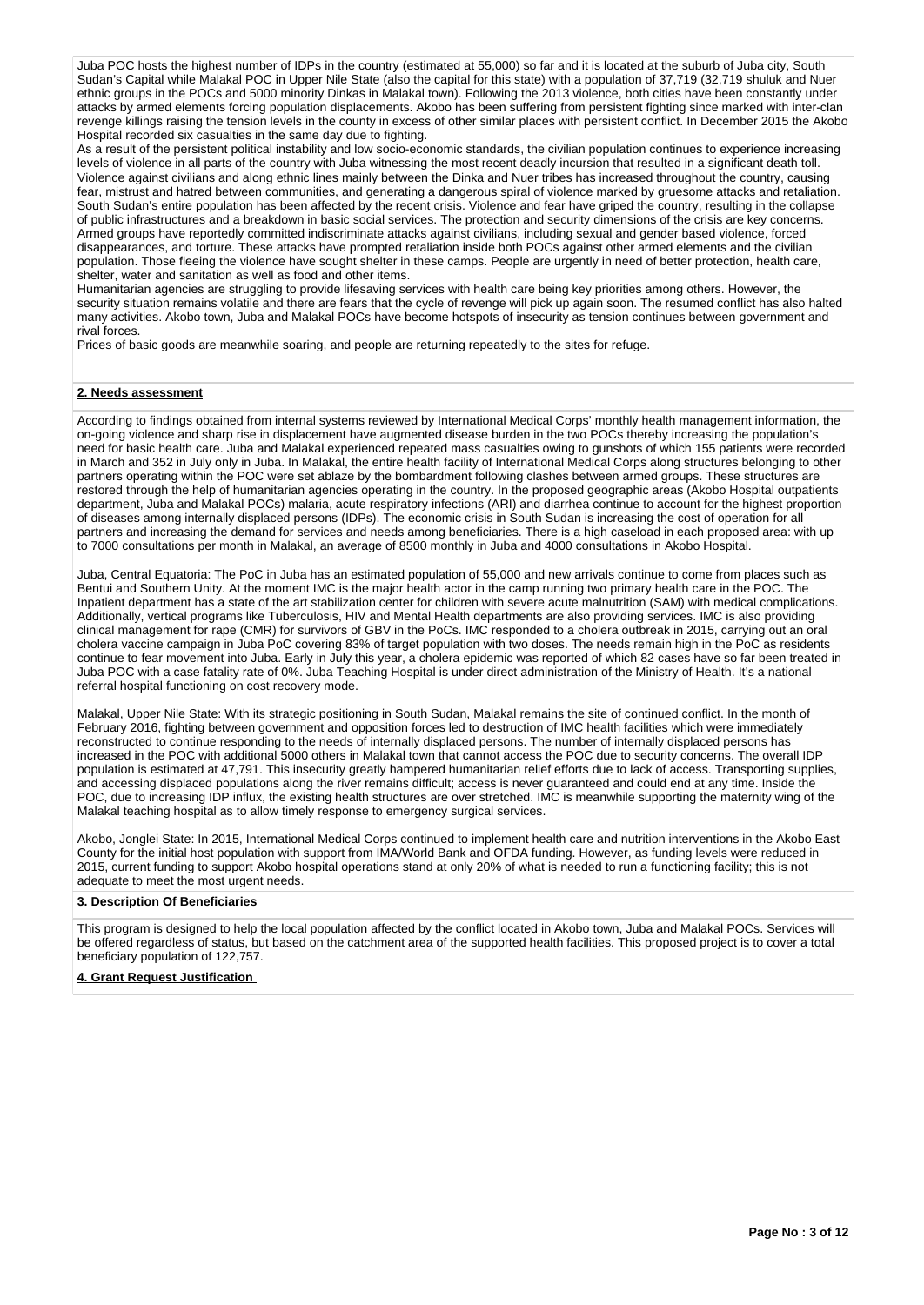International Medical Corps through the CHF funding in 2016 is aiming to strengthen primary care services in Akobo Hospital, Juba and Malakal POCs.

Integrated reproductive health care-International Medical Corps seeks to integrate reproductive health care into the primary health care services available at the POCs. A network of community health workers in all three sites are responsible for sensitizing the community, particularly pregnant women, on the services available at the health facilities and the importance of attending the health facility for deliveries, ante-natal and post natal visits. In IMC health facilities Minimum Initial Service Package (MISP) activities are in place and will be strengthened through the proposed intervention. MISP is being implemented with regular support from UNFPA and includes for now the following activities: Distribution of delivery kits to pregnant women and birth attendants; referral system; Syndromic treatment of STIs; Intermittent Preventive Treatment (IPT) and Clinical care for survivors of rape.

Cholera response & disease surveillance-due to the precarious health situation which exists already within the affected population, monitoring morbidity rates of epidemic prone diseases is a key priority during the project duration. In June 2015, there was a cholera outbreak in the camp where IMC intervened and maintained the case fatality rate at an acceptable range. In 2016 July, the government through the Ministry of health announced an outbreak of cholera where IMC has so far treated 79 cases in its cholera treatment units. As a result children U5 are particularly vulnerable to contacting cholera. In order to prevent and respond actively to the outbreaks, IMC will ensure weekly submission of EWARNS reports and ensure epidemic prone diseases are monitored closely in case an outbreak occurs.

## **5. Complementarity**

This activity will directly complement the OFDA-funded program in Juba, Akobo and Malakal through added support to International Medical Corps health facilities in the POCs and building up capacity of the health structures of the catchment population. This program will capitalize on already existing resources- office, vehicles, and networks- to ensure the implementation of these additional activities. However, there will be a need to increase the current staffing in order to adequately respond to the cholera epidemic in Juba POC and the influx of thousands of additional IDPs due to the recent violence in July 2016.

### **LOGICAL FRAMEWORK**

#### **Overall project objective**

Improve access to quality life-saving health services for conflict-affected communities in Akobo town, Juba and Malakal POCs.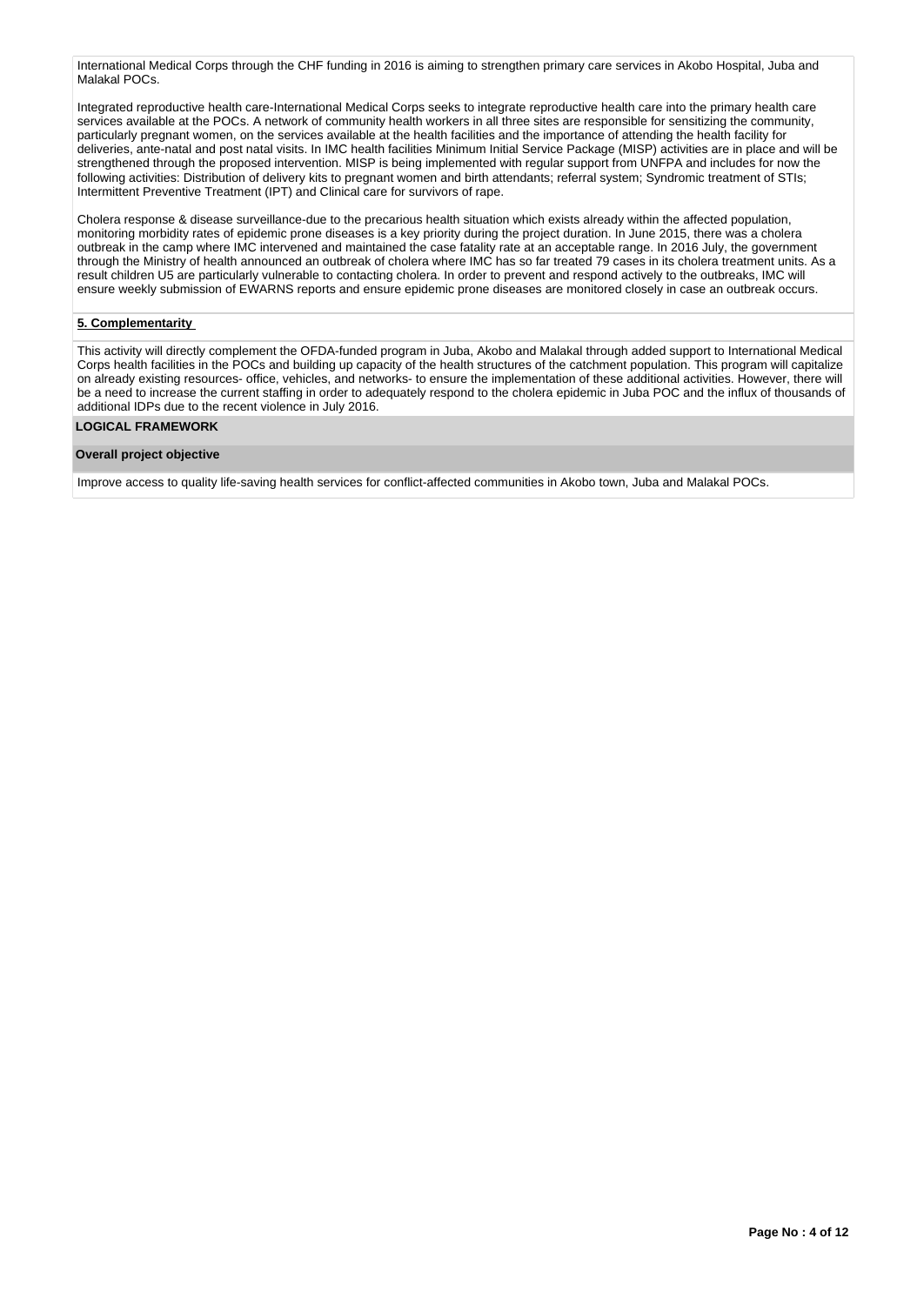| <b>HEALTH</b>                                                                                                                                                                                                                                                                                                                                                    |                                                                                                                                                                                                                                                                                                                                                                                                                                                                                                                                                                                                                                                                                                                                                                                                                                                                                                                                                                                                                                                                                                                                                                                                                                                                                                                                                                                                                                                |                                 |
|------------------------------------------------------------------------------------------------------------------------------------------------------------------------------------------------------------------------------------------------------------------------------------------------------------------------------------------------------------------|------------------------------------------------------------------------------------------------------------------------------------------------------------------------------------------------------------------------------------------------------------------------------------------------------------------------------------------------------------------------------------------------------------------------------------------------------------------------------------------------------------------------------------------------------------------------------------------------------------------------------------------------------------------------------------------------------------------------------------------------------------------------------------------------------------------------------------------------------------------------------------------------------------------------------------------------------------------------------------------------------------------------------------------------------------------------------------------------------------------------------------------------------------------------------------------------------------------------------------------------------------------------------------------------------------------------------------------------------------------------------------------------------------------------------------------------|---------------------------------|
| <b>Cluster objectives</b>                                                                                                                                                                                                                                                                                                                                        | <b>Strategic Response Plan (SRP) objectives</b>                                                                                                                                                                                                                                                                                                                                                                                                                                                                                                                                                                                                                                                                                                                                                                                                                                                                                                                                                                                                                                                                                                                                                                                                                                                                                                                                                                                                | <b>Percentage of activities</b> |
| CO1: Improve access, and scale-up<br>responsiveness to, essential emergency<br>health care, including addressing the major<br>causes of mortality among U5C (malaria,<br>diarrhea and Pneumonia), emergency<br>obstetric care and neonate services in<br>conflict affected and vulnerable populations                                                            | HRP 2016 SO1: Save lives and alleviate<br>suffering through safe access to services and<br>resources with dignity                                                                                                                                                                                                                                                                                                                                                                                                                                                                                                                                                                                                                                                                                                                                                                                                                                                                                                                                                                                                                                                                                                                                                                                                                                                                                                                              | 80                              |
| CO2: Prevent, detect and respond to<br>epidemic prone disease outbreaks in conflict<br>affected and vulnerable populations                                                                                                                                                                                                                                       | HRP 2016 SO1: Save lives and alleviate<br>suffering through safe access to services and<br>resources with dignity                                                                                                                                                                                                                                                                                                                                                                                                                                                                                                                                                                                                                                                                                                                                                                                                                                                                                                                                                                                                                                                                                                                                                                                                                                                                                                                              | 20                              |
| Contribution to Cluster/Sector Objectives : Contribution to Cluster/Sector Objectives :<br>Outcome 1<br>vulnerable women and children.<br>Output 1.1<br>Description<br>basic emotional support and confidential referrals to healthcare and other available services<br><b>Assumptions &amp; Risks</b>                                                           | Increase access to basic curative and preventive health care services for vulnerable internally-displaced and conflict affected populations in<br>Akobo town, Juba and Malakal POCs through provision of primary, sexual and reproductive and mental health services targeting the most<br>IMC UK will continue to provide preventive and curative primary health care general consultation service in Akobo Hospital outpatient<br>department, Juba and Malakal POCs. PHC services will cover EPI, out-patient services, emergency treatment of wounds and injuries; short<br>stay observation, and health education. Further, mental health services that include pharmacological and psychosocial support services will<br>continue and be integrated within primary healthcare services. HIV/AIDS intervention will be strengthened across all sites. Early Warning<br>Alert and Response System and Incident Diseases Surveillance Report will continue in all sites aiming at improved early detection and<br>response to any outbreak. Healthcare staff and Community Health Workers will be trained to detect and report potential outbreaks. Safe<br>Motherhood Component of reproductive health within maternal health services (ANC, safe delivery, PNC) will be available in Akobo Hospital<br>outpatients department and in Juba and Malakal POCs. IMC clinics will provide clinical management of rape to reported cases of GBV, |                                 |
| program support and supervision<br>Activities<br>Activity 1.1.1<br>including facility based WASH improvements                                                                                                                                                                                                                                                    | Clashes between armed groups are prevented by deployment of international stabilizing force and availability of funding to continue<br>Provision of essential drugs, consumables and equipment to supported health facilities, as well as infrastructure rehabilitation activities,                                                                                                                                                                                                                                                                                                                                                                                                                                                                                                                                                                                                                                                                                                                                                                                                                                                                                                                                                                                                                                                                                                                                                            |                                 |
| Activity 1.1.2<br>prescription, basic EmOC, etc.<br>Activity 1.1.3<br>consultations (PNC) for mothers and newborns<br>Activity 1.1.4<br>perform FP counseling, and undergo clin<br>Activity 1.1.5<br>mothers for follow-up Anti-Retroviral<br>Activity 1.1.6<br>Recruitment of required clinical and support staff to respond to the emergency<br>Activity 1.1.7 | Train and supervise health care providers and members of community participation structures (community leaders and CHWs) about core<br>topics necessary to resume quality health services in health facilities such as disease surveillance (EWARNS), drugs management, rational<br>Integrate priority RH services of the MISP into PHC, and make available antenatal consultations (ANC) for pregnant women and postnatal<br>Conduct in-service training for Registered Midwives incorporating antenatal and post natal care, Emergency Obstetric and Newborn Care,<br>Basic Life Saving Skills, Comprehensive PMTCT and Partogram Trainings according to the BPHS. The Registered Midwives will also<br>Ensure comprehensive PMTCT services in primary health care facilities with supported referral through community health workers of the                                                                                                                                                                                                                                                                                                                                                                                                                                                                                                                                                                                                |                                 |
| Conduct joint supervision visits with MoH and health cluster partners<br><b>Outcome 1</b>                                                                                                                                                                                                                                                                        |                                                                                                                                                                                                                                                                                                                                                                                                                                                                                                                                                                                                                                                                                                                                                                                                                                                                                                                                                                                                                                                                                                                                                                                                                                                                                                                                                                                                                                                |                                 |
| vulnerable women and children.                                                                                                                                                                                                                                                                                                                                   | Increase access to basic curative and preventive health care services for vulnerable internally-displaced and conflict affected populations in<br>Akobo town, Juba and Malakal POCs through provision of primary , sexual and reproductive and mental health services targeting the most                                                                                                                                                                                                                                                                                                                                                                                                                                                                                                                                                                                                                                                                                                                                                                                                                                                                                                                                                                                                                                                                                                                                                       |                                 |
| Output 1.1                                                                                                                                                                                                                                                                                                                                                       |                                                                                                                                                                                                                                                                                                                                                                                                                                                                                                                                                                                                                                                                                                                                                                                                                                                                                                                                                                                                                                                                                                                                                                                                                                                                                                                                                                                                                                                |                                 |
| <b>Description</b>                                                                                                                                                                                                                                                                                                                                               |                                                                                                                                                                                                                                                                                                                                                                                                                                                                                                                                                                                                                                                                                                                                                                                                                                                                                                                                                                                                                                                                                                                                                                                                                                                                                                                                                                                                                                                |                                 |
|                                                                                                                                                                                                                                                                                                                                                                  | IMC UK will continue to provide preventive and curative primary health care general consultation service in Akobo Hospital outpatient<br>department, Juba and Malakal POCs. PHC services will cover EPI, out-patient services, emergency treatment of wounds and injuries; short<br>stay observation, and health education. Further, mental health services that include pharmacological and psychosocial support services will<br>continue and be integrated within primary healthcare services. HIV/AIDS intervention will be strengthened across all sites. Early Warning<br>Alert and Response System and Incident Diseases Surveillance Report will continue in all sites aiming at improved early detection and<br>response to any outbreak. Healthcare staff and Community Health Workers will be trained to detect and report potential outbreaks. Safe<br>Motherhood Component of reproductive health within maternal health services (ANC, safe delivery, PNC) will be available in Akobo Hospital<br>outpatients department and in Juba and Malakal POCs. IMC clinics will provide clinical management of rape to reported cases of GBV,                                                                                                                                                                                                                                                                                            |                                 |

basic emotional support and confidential referrals to healthcare and other available services

# **Assumptions & Risks**

Clashes between armed groups are prevented by deployment of international stabilizing force and availability of funding to continue program support and supervision

# **Activities**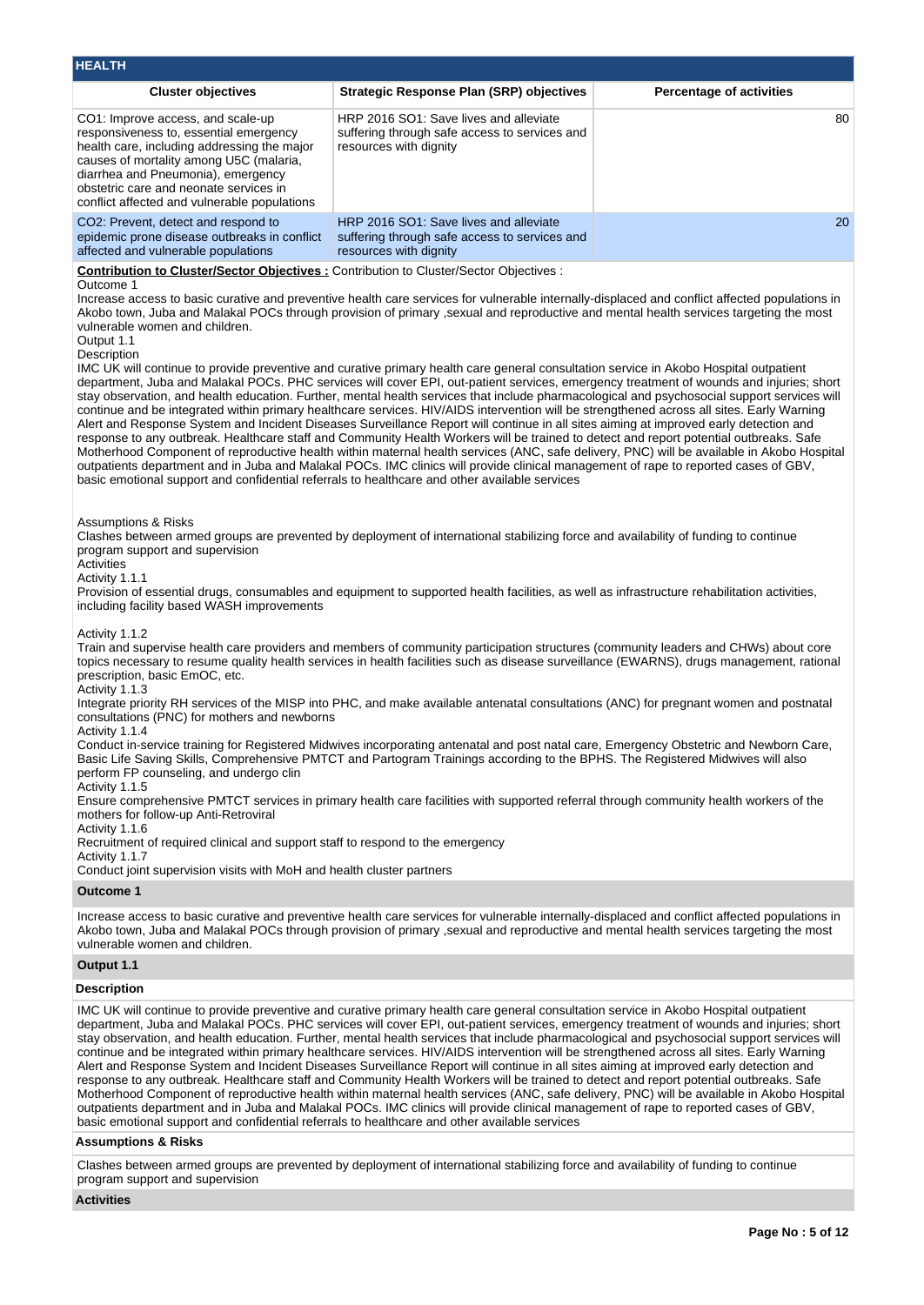## **Activity 1.1.1**

Provision of essential drugs, consumables and equipment to supported health facilities, as well as infrastructure rehabilitation activities, including facility based WASH improvements

### **Activity 1.1.2**

Provide free outpatient consultations for vulnerable IDPs

### **Activity 1.1.3**

Provide provide clinical management of rape services for GBV survivors

#### **Activity 1.1.4**

Identification of mental health conditions and provision of basic support services

### **Activity 1.1.5**

Active disease surveillance and response to diseases of epidermic potential including cholera and measles

### **Activity 1.1.6**

Ensure active case search through home visits by community health workers and refer to ORT points established in the POC, or at the hospital or the CTU/CTC

#### **Activity 1.1.7**

Preposition essential drugs and medical supplies including required medical equipment to ensure 24/7 provision of lifesaving health care services

# **Activity 1.1.8**

## Provision of antenatal services

#### **Indicators**

|                                                |                                                                                                       |                                                                                                         | <b>End cycle beneficiaries</b> |              |                   |            | End<br>cycle  |  |  |
|------------------------------------------------|-------------------------------------------------------------------------------------------------------|---------------------------------------------------------------------------------------------------------|--------------------------------|--------------|-------------------|------------|---------------|--|--|
| Code                                           | <b>Cluster</b>                                                                                        | <b>Indicator</b>                                                                                        | <b>Men</b>                     | <b>Women</b> | <b>Boys Girls</b> |            | <b>Target</b> |  |  |
| Indicator 1.1.1                                | <b>HEALTH</b>                                                                                         | Frontline # Number of functional health facilities in<br>conflict -affected and other vulnerable states |                                |              |                   |            | 3             |  |  |
|                                                | <b>Means of Verification : health facilities reports</b>                                              |                                                                                                         |                                |              |                   |            |               |  |  |
| Indicator 1.1.2                                | <b>HEALTH</b>                                                                                         | (Frontline services): # of outpatient consultations<br>in conflict and other vulnerable states          | 26,95<br>2                     | 27,953       | 30,2<br>86        | 31,5<br>21 | 116,712       |  |  |
|                                                | <b>Means of Verification:</b> health facilities morbidity reports                                     |                                                                                                         |                                |              |                   |            |               |  |  |
| Indicator 1.1.3                                | <b>HEALTH</b>                                                                                         | Frontline # of health facilities providing SGBV<br>services                                             |                                |              |                   |            | 3             |  |  |
|                                                | <b>Means of Verification:</b> Monthly facility report                                                 |                                                                                                         |                                |              |                   |            |               |  |  |
| Indicator 1.1.4                                | <b>HFAITH</b><br>Frontline Number of health personnel trained on<br>MHPSS in conflict affected states |                                                                                                         |                                | 60           |                   |            | 120           |  |  |
|                                                | <b>Means of Verification:</b> Training sessions reports and monthly reports                           |                                                                                                         |                                |              |                   |            |               |  |  |
| Indicator 1.1.5                                | <b>HEALTH</b>                                                                                         | Frontline # of staff trained on disease surveillance<br>and outbreak response                           | 120                            | 120          |                   |            | 240           |  |  |
|                                                | <b>Means of Verification:</b> Training and monthly reports                                            |                                                                                                         |                                |              |                   |            |               |  |  |
| Indicator 1.1.6                                | <b>HEALTH</b>                                                                                         | 24/7 cholera treatment available in Juba POC.                                                           |                                |              |                   |            | $\Omega$      |  |  |
|                                                | Means of Verification: CTC weekly report                                                              |                                                                                                         |                                |              |                   |            |               |  |  |
| Indicator 1.1.7                                | <b>HEALTH</b>                                                                                         | # of days with stock out of tracer drugs                                                                |                                |              |                   |            | 0             |  |  |
|                                                | <b>Means of Verification:</b> weekly consumption report                                               |                                                                                                         |                                |              |                   |            |               |  |  |
| Indicator 1.1.8                                | <b>HEALTH</b>                                                                                         | Number of pregnant women attending antenatal<br>visit 4                                                 |                                |              |                   |            | $\Omega$      |  |  |
| <b>Means of Verification:</b> Maternity report |                                                                                                       |                                                                                                         |                                |              |                   |            |               |  |  |
| <b>Additional Targets:</b>                     |                                                                                                       |                                                                                                         |                                |              |                   |            |               |  |  |
| <b>M&amp;R</b>                                 |                                                                                                       |                                                                                                         |                                |              |                   |            |               |  |  |
| <b>Monitoring &amp; Reporting plan</b>         |                                                                                                       |                                                                                                         |                                |              |                   |            |               |  |  |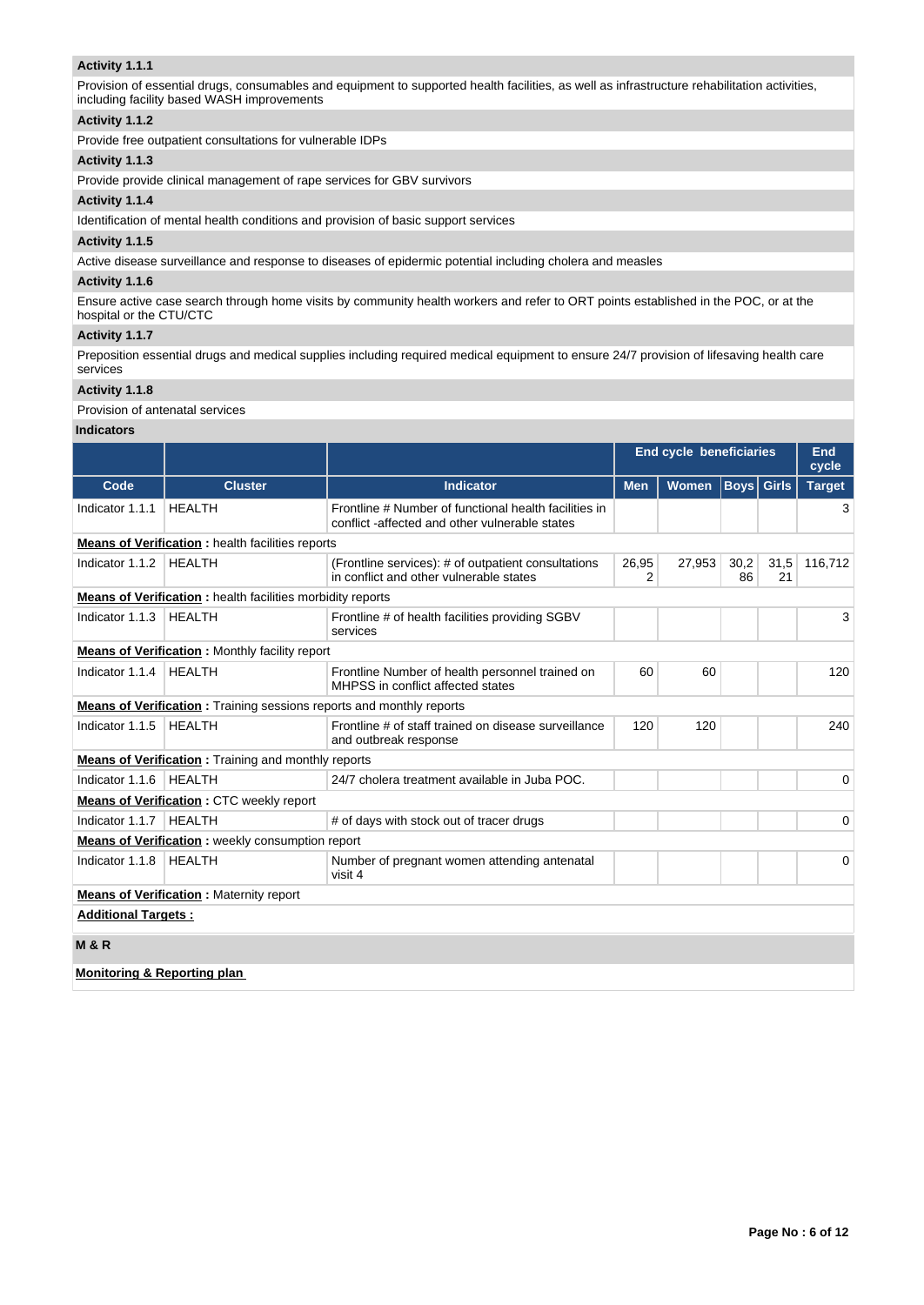Due to the current security situation International Medical Corps is ensuring close monitoring of program implementation to identify challenges and arrange contingency measures as appropriate. As a result weekly work plans, which form part of the monitoring tools, are reviewed on a weekly basis and activities which are delayed are highlighted to ensure catch-up or modification. Logistics and procurement activities, which are a timely process in South Sudan, are integrated into the work plan review. IMC-UK staff will gather morbidity and mortality data and report on a weekly basis in accordance with the national HIS reporting formats, as well as conduct disease and nutrition surveillance. Activities are developed in a context of volatile security. Reporting will be supported by the expatriate technical staff that will ensure the following data collection tools are being utilized at the health facility level:

- Weekly primary health consultation reports

- Weekly reproductive health reports

- Weekly health promotion reports

- Weekly epidemiological surveillance reports

- Bi-weekly update reports to the health cluster

On a monthly basis, monthly HIS reports will be collected at the health facility level and analysed. These information will be sent to IMC Juba, MoH and WHO. Evaluation plans –due to the short timeframe for the intervention a lessons learnt exercise will be conducted by the technical team to inform future programming and analyse the impact of the emergency intervention. This will focus on: 1. Assess the progress towards the expected results as outlined in the project proposals

2. Assess the strengths and weakness of the project through focus group discussion and interviews

3. Identify and document recommendations to influence future programmes

The impact of the CHF intervention and lessons learnt findings will influence on-going activities planned with the support of OFDA.

#### **Workplan**

| <b>Activitydescription</b>                                                                                                                                             | Year |              |  | 5 |  | 8 | 9            | 10 11        |                 |              |
|------------------------------------------------------------------------------------------------------------------------------------------------------------------------|------|--------------|--|---|--|---|--------------|--------------|-----------------|--------------|
| Activity 1.1.1: Provision of essential drugs, consumables and equipment to                                                                                             | 2016 |              |  |   |  |   |              |              | $X$ $X$ $X$ $X$ |              |
| supported health facilities, as well as infrastructure rehabilitation activities,<br>including facility based WASH improvements                                        |      | $\mathsf{x}$ |  |   |  |   |              |              |                 |              |
| Activity 1.1.2: Provide free outpatient consultations for vulnerable IDPs                                                                                              |      |              |  |   |  |   | $\times$     | <b>X</b>     | <b>X</b>        | $\mathsf{X}$ |
|                                                                                                                                                                        | 2017 | X            |  |   |  |   |              |              |                 |              |
| Activity 1.1.3: Provide provide clinical management of rape services for GBV<br>survivors                                                                              | 2016 |              |  |   |  |   | X            | $\times$     | <b>X</b>        | $\mathsf{X}$ |
|                                                                                                                                                                        | 2017 | X            |  |   |  |   |              |              |                 |              |
| Activity 1.1.4: Identification of mental health conditions and provision of basic<br>support services                                                                  | 2016 |              |  |   |  |   | $\times$     | <b>X</b>     | $x \mid x$      |              |
|                                                                                                                                                                        | 2017 | <b>X</b>     |  |   |  |   |              |              |                 |              |
| Activity 1.1.5: Active disease surveillance and response to diseases of epidermic<br>potential including cholera and measles                                           |      |              |  |   |  |   | $\mathsf{x}$ | <b>X</b>     | $\mathsf{X}$    | $\mathsf{X}$ |
|                                                                                                                                                                        | 2017 | X            |  |   |  |   |              |              |                 |              |
| Activity 1.1.6: Ensure active case search through home visits by community health<br>workers and refer to ORT points established in the POC, or at the hospital or the | 2016 |              |  |   |  |   | X            | $\times$     | <b>X</b>        | $\mathsf{X}$ |
| CTU/CTC                                                                                                                                                                | 2017 | X            |  |   |  |   |              |              |                 |              |
| Activity 1.1.7: Preposition essential drugs and medical supplies including required<br>medical equipment to ensure 24/7 provision of lifesaving health care services   | 2016 |              |  |   |  |   | $\mathsf{x}$ | X            |                 |              |
|                                                                                                                                                                        | 2017 |              |  |   |  |   |              |              |                 |              |
| Activity 1.1.8: Provision of antenatal services                                                                                                                        | 2016 |              |  |   |  |   | $\times$     | $\mathsf{X}$ | $\mathsf{X}$    | $\mathsf{X}$ |
|                                                                                                                                                                        | 2017 | X            |  |   |  |   |              |              |                 |              |

### **OTHER INFO**

## **Accountability to Affected Populations**

International Medical Corps solicits feedback from the targeted community through a variety of channels, including community leaders within the POCs and CHWs for health programming. In addition, International Medical Corps project managers regularly make trip to field sites, meeting with health facility staff and stakeholders of the project to gain an understanding of how the progress is going. As an international humanitarian organization, IMC also requires its entire staff to read and sign off on the Code of Conduct, aimed at protecting beneficiary populations and improving accountability in program implementation. IMC supports health facility staff, community leaders and community health workers at supported health facility sites, who are engaged in disease surveillance. The various leaders in the POCs are responsible for identifying and mobilizing responses to health problems in their communities in collaboration with IMC. They can also help to monitor and evaluate the functioning of the health facilities. The leaders hold weekly meetings of which IMC participates regularly.

#### **Implementation Plan**

Direct project implementation monitoring – field level: IMC expatriate field staffs are responsible for ensuring close monitoring of program implementation and completion of activities, identifying challenges and arranging contingency measures as appropriate. Monitoring the implementation of the project is done by the Program Manager on a daily basis. S/he ensures that the project work plan and monthly activities and targets set by the Program Department are followed.

Supervision visits: Members of the Senior Management Team conduct monitoring and supervision visits to all field sites on a regular basis to ensure projects are implemented according to donor-agreed work plans and targets. These visits also provide an opportunity to hold discussions with the local stakeholders on the improvement of services to beneficiaries and to meet with the local community to ensure good collaboration, participation, and that project implementation is meeting beneficiary expectations.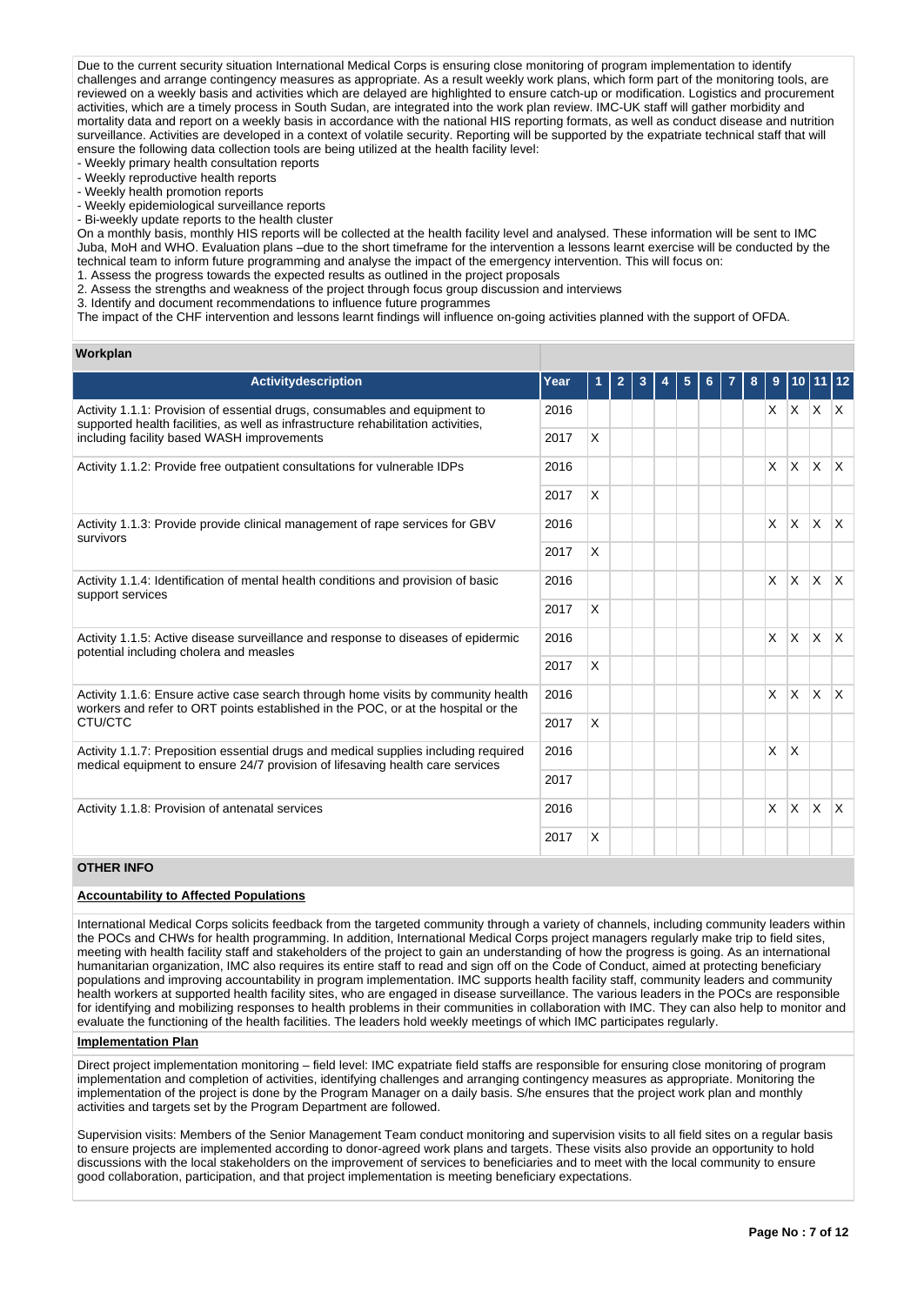## **Coordination with other Organizations in project area**

| Name of the organization | Areas/activities of collaboration and rationale                                                                                                                                                                                                                                                                                                                                                                                                                                                                                                                                                                                                                                                                                                                                                                                                                                                                                                                                                                                                                                                                                                                                                                                                                                                                                                                                                                                                                                                                                                        |
|--------------------------|--------------------------------------------------------------------------------------------------------------------------------------------------------------------------------------------------------------------------------------------------------------------------------------------------------------------------------------------------------------------------------------------------------------------------------------------------------------------------------------------------------------------------------------------------------------------------------------------------------------------------------------------------------------------------------------------------------------------------------------------------------------------------------------------------------------------------------------------------------------------------------------------------------------------------------------------------------------------------------------------------------------------------------------------------------------------------------------------------------------------------------------------------------------------------------------------------------------------------------------------------------------------------------------------------------------------------------------------------------------------------------------------------------------------------------------------------------------------------------------------------------------------------------------------------------|
| Health partners          | International Medical Corps is an active member of the cluster<br>coordination system at Juba level and in the field sites we have<br>humanitarian partners' meetings on a regular basis. International<br>Medical Corps conducts coordination activities in the following ways:<br>• Regular representation at the health cluster with attendance to<br>other clusters when necessary • Frequent communication with NGOs<br>operational in the UN House to monitor emerging security, health,<br>nutrition and protection issues. In particular International Medical<br>Corps maintains regular communication with partners operational in<br>in the UN House. • International Medical Corps coordinates closely<br>with UN agencies including WHO, UNFPA, UNICEF and OCHA to<br>secure programme support and share information At the national<br>level International Medical Corps coordinates with the Ministry of<br>Health through the Directorate of Primary Health Care attending<br>scheduled meetings and providing feedback where necessary.<br>Community level coordination: International Medical Corps is well<br>established within the communities in the POCs. Community<br>participation has been a key aspect of the design of this proposed<br>project with community leaders consulted during on-going project.<br>IMC will continue to work closely with the community with the support<br>of the health committees to encourage and increase community<br>participation, with a focus on equitable participation of men, women |
|                          | and the elderly.                                                                                                                                                                                                                                                                                                                                                                                                                                                                                                                                                                                                                                                                                                                                                                                                                                                                                                                                                                                                                                                                                                                                                                                                                                                                                                                                                                                                                                                                                                                                       |

# **Environment Marker Of The Project**

### **Gender Marker Of The Project**

2a-The project is designed to contribute significantly to gender equality

#### **Justify Chosen Gender Marker Code**

Although the health of the population at large was the principal motivator for the project, the fact that the information about the brutal assaults on women and girls during the recent Juba violence and in the Malakal context in February was finally acknowledged gave the IMC team a sense of urgency and a special dedication in putting this proposal together. IMC has been attending to gender issues as a primary concern since its birth over 30 years ago and is now at the vanguard of INGOs in South Sudan in addressing all aspects of GBV.

### **Protection Mainstreaming**

## **Country Specific Information**

## **Safety and Security**

**Access**

#### **BUDGET**

| <b>Code</b> | <b>Budget Line Description</b>                                                                               |   | $D/S$ Quantity | <b>Unit</b><br>cost | <b>Duration</b><br><b>Recurran</b><br>ce | $\%$<br>charged<br>to CHF | <b>Total Cost</b> |  |  |  |  |
|-------------|--------------------------------------------------------------------------------------------------------------|---|----------------|---------------------|------------------------------------------|---------------------------|-------------------|--|--|--|--|
|             | <b>Staff and Other Personnel Costs</b>                                                                       |   |                |                     |                                          |                           |                   |  |  |  |  |
| 1.1         | Nurse/midwife-Malakal                                                                                        | D |                | 0.00                | 0                                        | 40.00                     | 0.00              |  |  |  |  |
|             | S/he is responsible for care and management of patients, the cost covers salaries and fridge benfits         |   |                |                     |                                          |                           |                   |  |  |  |  |
| 1.2         | Nurse Anesthetist - Malakal                                                                                  | D | 1              | 0.00                | $\Omega$                                 | 40.00                     | 0.00              |  |  |  |  |
|             | S/he is responsible for care and management of patients, the cost covers salaries and fridge benefits        |   |                |                     |                                          |                           |                   |  |  |  |  |
| 1.3         | Nurse Anesthetist - Juba PoC                                                                                 | D |                | 0.00                | 0                                        | 40.00                     | 0.00              |  |  |  |  |
|             | S/he is responsible for care and management of patients, the cost covers salaries and fridge benefits        |   |                |                     |                                          |                           |                   |  |  |  |  |
| 1.4         | Surgeon-Juba Emoc services for 24/7 coverage                                                                 | D |                | 12,46<br>4.00       | 5                                        | 50.00                     | 31,160.00         |  |  |  |  |
|             | S/he is responsible in conducting surgeries, the cost covers series and fridge benefits                      |   |                |                     |                                          |                           |                   |  |  |  |  |
| 1.5         | <b>Emergency Nurse Cholera Response</b>                                                                      | D | 1              | 0.00                | $\Omega$                                 | 30.00                     | 0.00              |  |  |  |  |
|             | S/he will provide care and management of patients with Cholera, the cost covers salaries and fridge benefits |   |                |                     |                                          |                           |                   |  |  |  |  |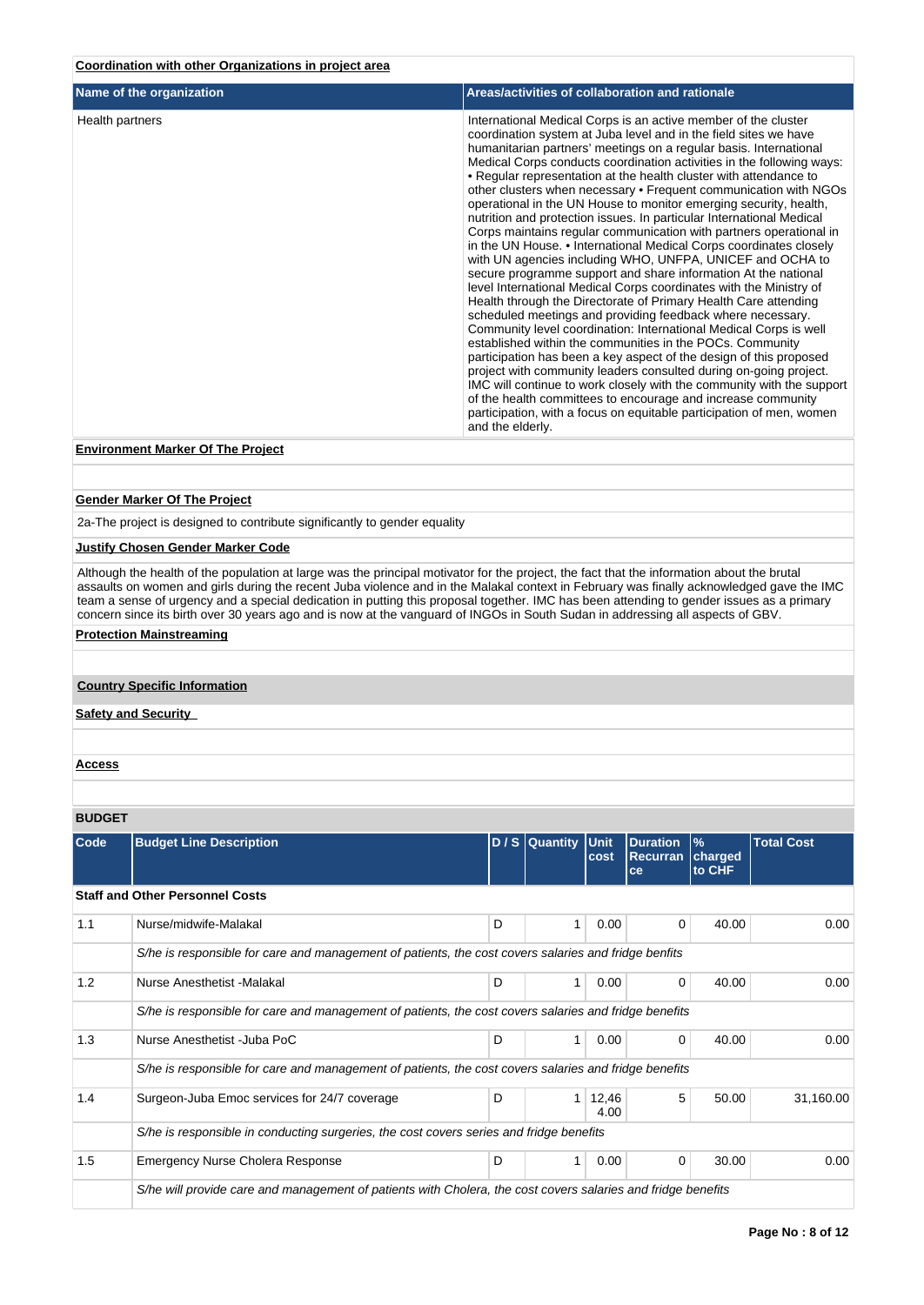| 1.6  | Juba site manager                                                                                                                                                                                                                                                                                                                                                                                                                                                                                                                                                                                                                                         | D |                | $1 \mid 10,96$<br>0.00 | 5 | 20.00 | 10,960.00 |  |  |  |  |
|------|-----------------------------------------------------------------------------------------------------------------------------------------------------------------------------------------------------------------------------------------------------------------------------------------------------------------------------------------------------------------------------------------------------------------------------------------------------------------------------------------------------------------------------------------------------------------------------------------------------------------------------------------------------------|---|----------------|------------------------|---|-------|-----------|--|--|--|--|
|      | S/he provides operational support to the entire operation in the project area, the cost covers salaries and fridge benefits                                                                                                                                                                                                                                                                                                                                                                                                                                                                                                                               |   |                |                        |   |       |           |  |  |  |  |
| 1.7  | Medical doctor/Field site Manager-Akobo                                                                                                                                                                                                                                                                                                                                                                                                                                                                                                                                                                                                                   | D |                | $1 \mid 10,84$<br>5.00 | 5 | 25.00 | 13,556.25 |  |  |  |  |
|      | S/he provides care and management of patients, cost covers salaries and fridge benefits                                                                                                                                                                                                                                                                                                                                                                                                                                                                                                                                                                   |   |                |                        |   |       |           |  |  |  |  |
| 1.8  | <b>Country Director</b>                                                                                                                                                                                                                                                                                                                                                                                                                                                                                                                                                                                                                                   | S |                | 1 19,81<br>1.00        | 5 | 7.00  | 6,933.85  |  |  |  |  |
|      | "The Country Director will have overall control and management of the program. S/he will be involved in the coordination and<br>provide guidance in program policy issues. S/he will oversee the program implementation as per the proposal; s/he will be<br>reviewing all reports before submission to the donors. S/he will partially work under this project. "                                                                                                                                                                                                                                                                                        |   |                |                        |   |       |           |  |  |  |  |
| 1.9  | <b>Medical Director</b>                                                                                                                                                                                                                                                                                                                                                                                                                                                                                                                                                                                                                                   | S |                | $1 \mid 13,71$<br>8.00 | 5 | 7.00  | 4,801.30  |  |  |  |  |
|      | "S/he will be responsible for managing all the health activities of the program, liaise with other agencies involved in medical<br>programs and will make sure activities are carried within budgets and implementation time frame. S/he will ensure all medicines<br>and medical supplies purchased for the program meet the MoH allowed lists, liaise with the MoH to ensure implementation of the<br>programs are within MoH guidelines. S/he will partially work under this project."                                                                                                                                                                 |   |                |                        |   |       |           |  |  |  |  |
| 1.10 | Program Coordinator                                                                                                                                                                                                                                                                                                                                                                                                                                                                                                                                                                                                                                       | S | 1 <sup>1</sup> | 14,73<br>4.00          | 5 | 7.00  | 5,156.90  |  |  |  |  |
|      | "S/he is responsible for the overall oversight of the projects and ensuring that donor requirements are met. S/he will review<br>program reports, program work plans, liaise with the donor and overseen the program manager to ensure sound implementation<br>and completion of activities. "                                                                                                                                                                                                                                                                                                                                                            |   |                |                        |   |       |           |  |  |  |  |
| 1.11 | Program Manager                                                                                                                                                                                                                                                                                                                                                                                                                                                                                                                                                                                                                                           | D |                | 1 11,36<br>1.00        | 5 | 10.00 | 5,680.50  |  |  |  |  |
|      | Support health program implementation. 1 person, total cost includes salary and fringe                                                                                                                                                                                                                                                                                                                                                                                                                                                                                                                                                                    |   |                |                        |   |       |           |  |  |  |  |
| 1.12 | <b>Finance Director</b>                                                                                                                                                                                                                                                                                                                                                                                                                                                                                                                                                                                                                                   | S | $\mathbf{1}$   | 15,23<br>4.00          | 5 | 7.00  | 5,331.90  |  |  |  |  |
|      | "S/he will be primarily responsible for the donor and HQ Financial and administrative reporting. S/he will be formulating new<br>budgets and ensuring adequate cash is available in the field sites. S/he will also ensure all the donor requirements and IMC<br>internal regulations are met and adhered to in all the field sites. S/he will also be the administration focal point ensuring all the<br>local laws are adhered to in all IMC operating projects. S/he will partially work under this project. "                                                                                                                                         |   |                |                        |   |       |           |  |  |  |  |
| 1.13 | Finance Manager                                                                                                                                                                                                                                                                                                                                                                                                                                                                                                                                                                                                                                           | S | 1              | 10,40<br>9.00          | 5 | 7.00  | 3,643.15  |  |  |  |  |
|      | "S/he will be primarily responsible for the accounting and reports and HQ financial and administrative reporting. Support finance<br>field officers IMC operating projects. S/he will partially work under this project."                                                                                                                                                                                                                                                                                                                                                                                                                                 |   |                |                        |   |       |           |  |  |  |  |
| 1.14 | Finance Manager                                                                                                                                                                                                                                                                                                                                                                                                                                                                                                                                                                                                                                           | S |                | $1 \mid 10,85$<br>8.00 | 5 | 7.00  | 3,800.30  |  |  |  |  |
|      | "S/he will be primarily responsible for the accounting and reports and HQ financial and administrative reporting. Support finance<br>field officers IMC operating projects. S/he will partially work under this project. "                                                                                                                                                                                                                                                                                                                                                                                                                                |   |                |                        |   |       |           |  |  |  |  |
| 1.15 | Senior Logisitics Manager                                                                                                                                                                                                                                                                                                                                                                                                                                                                                                                                                                                                                                 | S |                | 1   9,858<br>.00       | 5 | 7.00  | 3,450.30  |  |  |  |  |
|      | "The logistics manager will be directly reporting to the Logistics Coordinator and will assist in the overall management and<br>coordination of the logistics department and supportive systems. S/he will partially work under this project. "                                                                                                                                                                                                                                                                                                                                                                                                           |   |                |                        |   |       |           |  |  |  |  |
| 1.16 | Logisitics Manager                                                                                                                                                                                                                                                                                                                                                                                                                                                                                                                                                                                                                                        | S | 1              | 8,204<br>.00           | 5 | 7.00  | 2,871.40  |  |  |  |  |
|      | "The logistics manager will be directly reporting to the Logistics Coordinator and will assist in the overall management and<br>coordination of the logistics department and supportive systems. S/he will partially work under this project. "                                                                                                                                                                                                                                                                                                                                                                                                           |   |                |                        |   |       |           |  |  |  |  |
| 1.17 | Logisitics Coordinator                                                                                                                                                                                                                                                                                                                                                                                                                                                                                                                                                                                                                                    | S |                | $1 \mid 13,28$<br>0.00 | 5 | 7.00  | 4,648.00  |  |  |  |  |
|      | "S/he will be responsible for providing direction to the logistic team in accordance with project objectives and the proposal. S/he<br>will provide support for project procurement, asset/inventory and report writing and liaising with the site manager to ensure lead<br>time between purchasing and delivery of supplies and other is kept minimal and determined beforehand. S/he will partially work<br>under this project."                                                                                                                                                                                                                       |   |                |                        |   |       |           |  |  |  |  |
| 1.18 | <b>Security Manager</b>                                                                                                                                                                                                                                                                                                                                                                                                                                                                                                                                                                                                                                   | S | 1              | 13,20<br>2.00          | 5 | 7.00  | 4,620.70  |  |  |  |  |
|      | "S/he will be responsible for monitoring security situation in country, review security and evacuation protocols on the basis of<br>current information and ensure adherence to the security plans of all staff. Security training will be provided to staff (both<br>Expatriates and National Staff) to enable them to responsibly and safely implement IMC programs in tenuous operational<br>environments. IMC now routinely includes costs for expatriate staff security training in the budgets for programs in insecure<br>countries and also extends this training to national staff when feasible. S/he will partially work under this project. " |   |                |                        |   |       |           |  |  |  |  |
| 1.19 | Juba POC national staff                                                                                                                                                                                                                                                                                                                                                                                                                                                                                                                                                                                                                                   | D | 1              | 58,61<br>7.00          | 5 | 20.00 | 58,617.00 |  |  |  |  |
|      | Health program implementation. 20 person, total cost includes salary and fringe.                                                                                                                                                                                                                                                                                                                                                                                                                                                                                                                                                                          |   |                |                        |   |       |           |  |  |  |  |
| 1.20 | Juba Cholera Response                                                                                                                                                                                                                                                                                                                                                                                                                                                                                                                                                                                                                                     | D | 1 <sup>1</sup> | 25,19<br>1.00          | 5 | 10.00 | 12,595.50 |  |  |  |  |
|      | provide support to cholera interventions, implementation, person, total cost includes salary and fringe.                                                                                                                                                                                                                                                                                                                                                                                                                                                                                                                                                  |   |                |                        |   |       |           |  |  |  |  |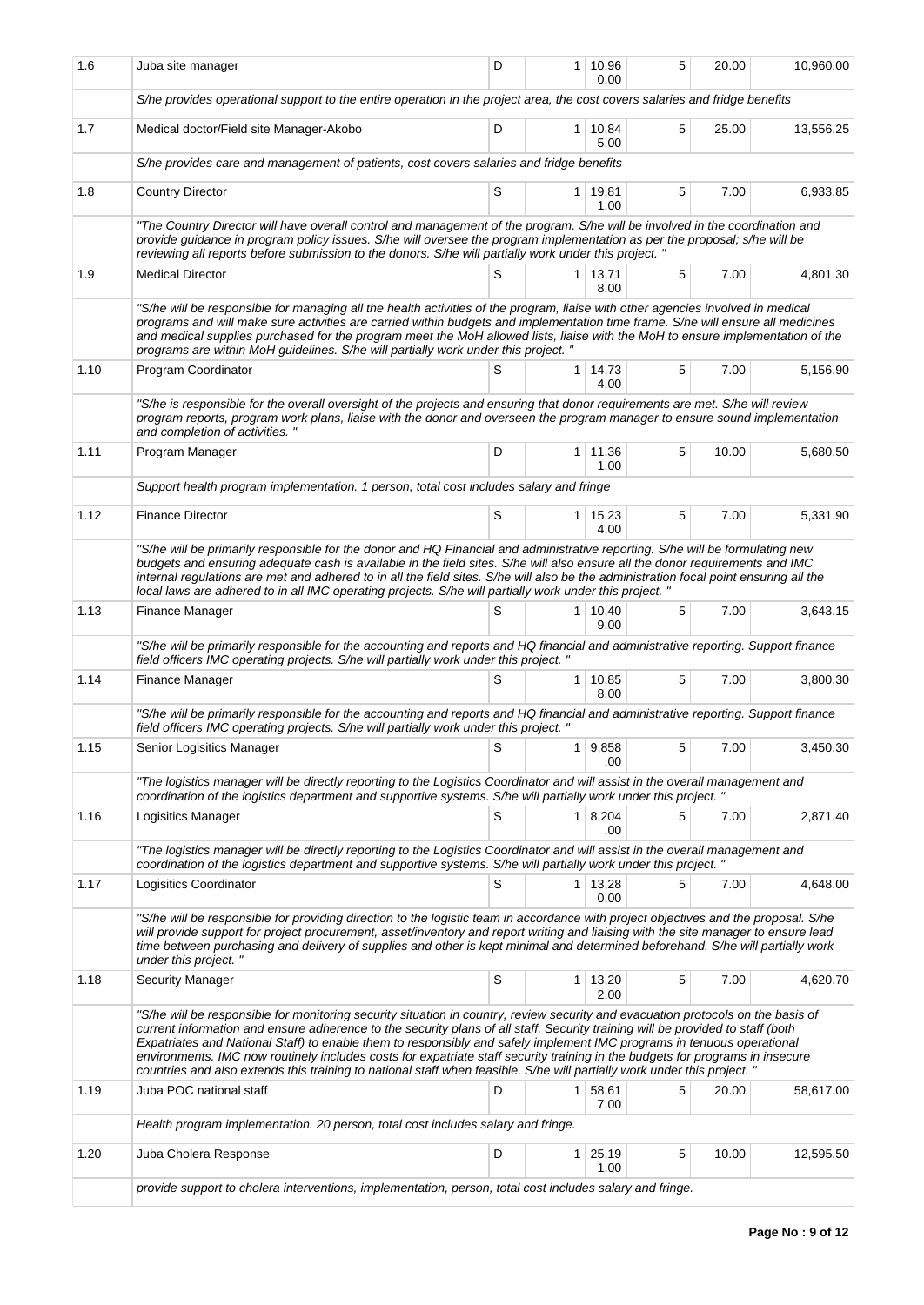| 1.21          | Cholera Response support                                                                                                                                  | D |   | 1 7,491<br>.00         | 5 | 20.00  | 7,491.00   |
|---------------|-----------------------------------------------------------------------------------------------------------------------------------------------------------|---|---|------------------------|---|--------|------------|
|               | provide support to cholera interventions, implementation, person, total cost includes salary and fringe.                                                  |   |   |                        |   |        |            |
| 1.22          | Malakal national staff                                                                                                                                    | D |   | $1 \mid 18,49$<br>0.00 | 5 | 40.00  | 36,980.00  |
|               | Health program implementation, total cost includes salary and fringe.                                                                                     |   |   |                        |   |        |            |
| 1.23          | Akobo National staff                                                                                                                                      | D |   | 1 53,44<br>4.00        | 5 | 25.00  | 66,805.00  |
|               | Health program implementation. total cost includes salary and fringe.                                                                                     |   |   |                        |   |        |            |
| 1.24          | Juba National support staff                                                                                                                               | S |   | 1 73,79<br>1.00        | 5 | 7.00   | 25,826.85  |
|               | National finance, HR and logistics staff providing support from IMC Juba main office for program implementation. Total cost<br>includes salary and fringe |   |   |                        |   |        |            |
|               | <b>Section Total</b>                                                                                                                                      |   |   |                        |   |        | 314,929.90 |
|               | Supplies, Commodities, Materials                                                                                                                          |   |   |                        |   |        |            |
| 2.1           | Pharmaceuticals                                                                                                                                           | D |   | $1 \mid 21,92$<br>8.55 | 1 | 100.00 | 21,928.55  |
|               | This cost is for medicine procurement                                                                                                                     |   |   |                        |   |        |            |
| 2.2           | <b>Medical Supplies</b>                                                                                                                                   | D |   | 1 6,116<br>.00         | 1 | 100.00 | 6,116.00   |
|               | This cost will cover procurement of medical supplies to support treatment program                                                                         |   |   |                        |   |        |            |
| 2.3           | RH trainings in Malakal, Juba and Akobo                                                                                                                   | D | 0 | 0.00                   | 1 | 100.00 | 0.00       |
|               | cost will cover training of staff on RH, meal, accommodation, stationaries                                                                                |   |   |                        |   |        |            |
| 2.4           | Minor Renovations and Repair                                                                                                                              | D | 0 | 0.00                   | 1 | 100.00 | 0.00       |
|               | cost covers rehabilitation of the health facilities                                                                                                       |   |   |                        |   |        |            |
| 2.5           | Generator fuel for Medical facilities                                                                                                                     | D |   | $1 \mid 2,500$<br>.00  | 3 | 100.00 | 7,500.00   |
|               | cost will cover, generator fuel and maintenance                                                                                                           |   |   |                        |   |        |            |
| 2.6           | <b>Transportation of Supplies</b>                                                                                                                         | D |   | $1 \mid 2,500$<br>.00  | 1 | 100.00 | 2,500.00   |
|               | Cost will cover hire of trucks, vehicles, to facilitate transportation of supplies to the field                                                           |   |   |                        |   |        |            |
| 2.7           | Mobile medical units Malakal                                                                                                                              | D |   | 1 5,567                | 1 | 100.00 | 5,567.00   |
|               | This line is used to support outreach activities in Malakal                                                                                               |   |   | .00                    |   |        |            |
| 2.8           | <b>Field Support Supplies</b>                                                                                                                             | D |   | $1 \mid 2,017$         | 1 | 100.00 | 2,017.00   |
|               |                                                                                                                                                           |   |   | .00                    |   |        |            |
| 2.9           | Cholera Response Supplies                                                                                                                                 | D |   | 1   500.0              | 5 | 50.00  | 1,250.00   |
|               | Cholera field supplies are items including soaps, gloves and gumboots needed to respond to any cholera outbreak                                           |   |   |                        |   |        |            |
|               | <b>Section Total</b>                                                                                                                                      |   |   |                        |   |        | 46,878.55  |
| <b>Travel</b> |                                                                                                                                                           |   |   |                        |   |        |            |
| 5.1           | In country travel - airfare (WFP Flights)                                                                                                                 | D |   | 1   400.0<br>$\Omega$  | 3 | 100.00 | 1,200.00   |
|               | Travel and from duty sites.1 round trip per month at 550 USD based on current UNHAS travel cost.                                                          |   |   |                        |   |        |            |
| 5.2           | National staff travel perdiem and accommodation                                                                                                           | D |   | 1   100.0              | 5 | 100.00 | 500.00     |
|               | Staff accommodation, 2 days per month for 6 months calculated at 25 USD per day.                                                                          |   |   | 0                      |   |        |            |
| 5.3           | Boat/vehicle hire for mobile response team                                                                                                                | D | 1 | 0.00                   | 5 | 100.00 | 0.00       |
|               | cost will cover hire of vehicles during the response                                                                                                      |   |   |                        |   |        |            |
|               | <b>Section Total</b>                                                                                                                                      |   |   |                        |   |        | 1,700.00   |